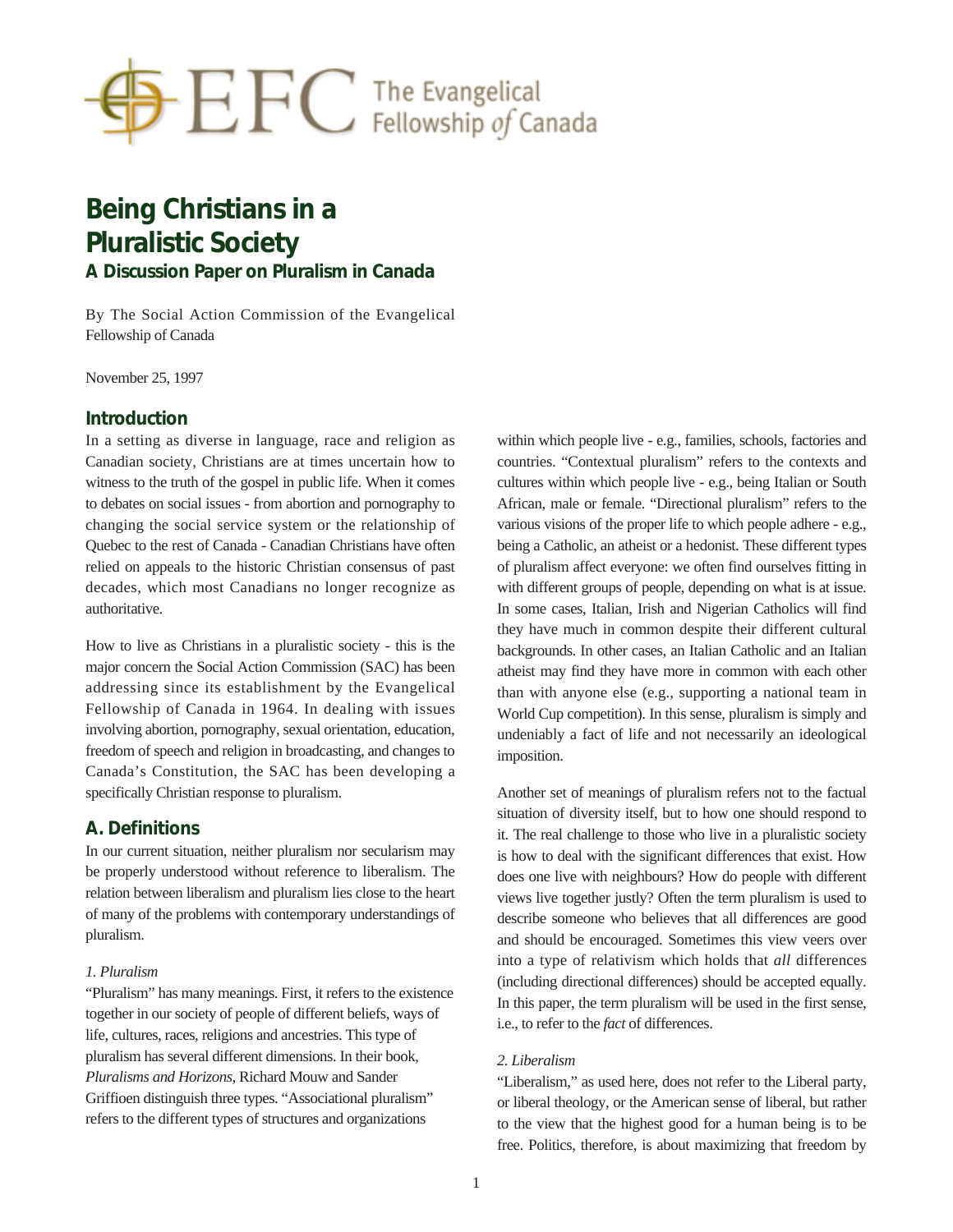removing every unnecessary barrier in the way of human choice. This view exists on the right: capitalism is about maximizing choice within the market. It exists also on the left: a strong emphasis on ensuring the capacity to choose. As an ideology, it permeates the entire Canadian political spectrum and all political parties in Canada. Taken together, the various facets of liberalism reveal a variable political attitude that stresses individuality, freedom, autonomy, rights, the separation of religion and politics, reason, tolerance, the nonimposition of belief, and decent progressiveness.

The roots of liberalism can be traced to certain developments in the early modern era, notably: (a) the appearance of independent workers (or families) due to urbanization, the growth of a market economy and industrialization, and the consequent growth of individualism and the theories of autonomy and freedom; (b) the attempt to found the state on a nonreligious basis due to the problem of the 16th- and 17thcentury religious wars, which has led to an emphasis on separating religion and politics; and (c) the growth of rationalism and Enlightenment philosophies, leading to antidogmatism, rationalism, and a belief in human autonomy and progress through reason.

The political creed of liberalism has varied over time. However, one peculiar feature of modern liberalism is the frequent claim that it has no - or is no - creed. During the latter half of the 20th century, in which liberalism became ascendant or dominant, its claim to have "no creed" has come to the fore. The central tenet of liberalism - that the essence of humanity is freedom and the goal of each human being is to shape the world as he or she may want it - has led liberal thinkers to emphasize that they do not wish to impose their way of life on anyone else, but their desire is that all should be free to live out their own ways of life with the least hindrance. Hence, liberalism is claimed to be a *neutral* philosophy.

Liberalism is currently asserted as a form of pluralism. Given the emphasis in liberalism on neutrality and openness, liberals see themselves as exponents of pluralism *par excellence*. Indeed, liberals often assume that *theirs* is the only genuine way of managing directional plurality. They wish to provide the setting in which each individual pursues his or her own freely chosen life, in which each tolerates the other, each view is held in equal respect, no view is imposed upon another, and the state is neutral between all competing particular value claims. Such a view does not lead to an open society but to the imposition of individualism upon all, thereby replacing a plural society with a homogeneous liberal one. Liberalism is *not* an adequate form of pluralism: rather, it is a significant force in the homogenization of our society.

Many Christians have accepted the assertion of a close association between liberalism and pluralism and therefore have either rejected pluralism because they think they must reject liberalism, or else they have embraced liberalism because they believe they must embrace pluralism. A rejection of liberalism does not need to imply a rejection of pluralism. It demands instead that Christians investigate the possibility of an authentically Christian form of pluralism.

## *3. Secularism - the liberal response to a religiously pluralistic society*

Liberalism requires the least possible amount of interference with individual freedom, and this in turn requires keeping religion confined to private life. This privatization, or marginalization of religion in public life, defines secularism as a particular political response to religious pluralism.

Liberalism adopts a secularist response to the presence of religion in public life because, for liberalism, ignoring religious differences is the only way to live in harmony and to do justice to one another. It advances a view that excludes all religions from having a part in public life and pronounces this a form of respect for religion. In reality, such a response points towards the basic defect of liberalism - namely that it trivializes differences, especially religious differences. Although liberalism holds respect for all religions, in fact it forces the privatization of faiths by removing them from the public realm.

Imagine a situation in which people are trying to agree on what sport, if any, to play. Some people want hockey, some soccer, some basketball; some want to play no sport at all. They have a definite plurality of views about sports: they discuss and suggest various compromises. Finally someone says, "We can't play a sport that pleases everybody; it's sure to be a sport that at least somebody does not want. The only solution that would be fair to all is to play no sport at all." Such persons claim to be fair and impartial, but they fail to see that they are offering their own preference and rejecting everyone else's.

Another problem of liberalism is the claim that it is common to everyone. Even when addressing an audience who are all but standing up and yelling, "No! We disagree with you! You are wrong!" proponents of liberalism nevertheless say, "But we just give the basic common denominator. We have values that are agreeable to all. We have found the means of resolving all your differences - if you put your religion aside." What liberalism has not seen is that it is not a position above the others; it is only a position alongside the others. One can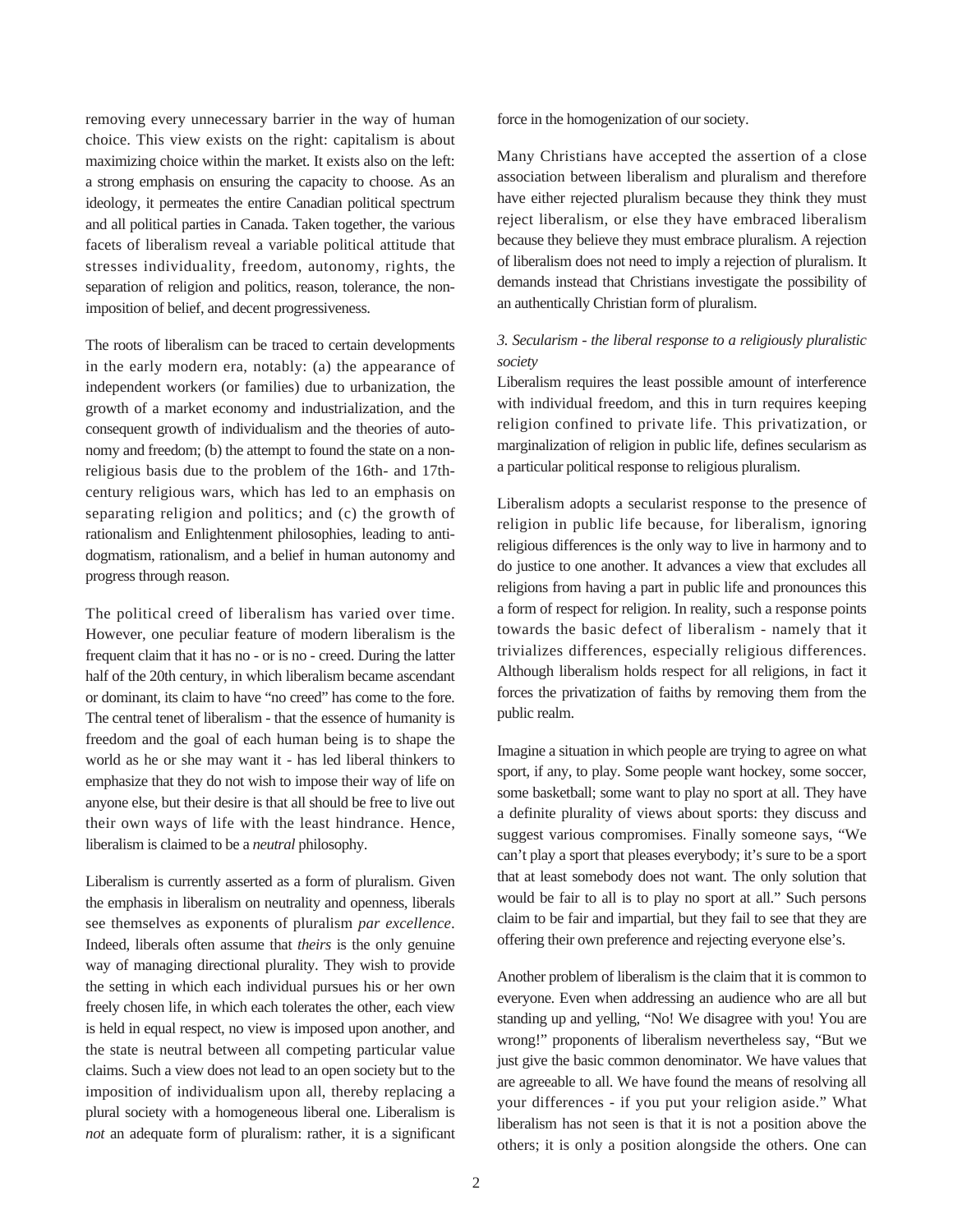certainly have dialogue with a secularist or a liberal, but one of the things that is almost impossible to get across in a liberal setting is the point that the liberal or secular option is not the only means of dealing with differences; rather, it is merely one possible option among many for dealing with differences. It has to be brought alongside, not placed above.

It is misleading to suggest that a secular solution, especially a liberal solution, can provide the means for the coexistence of religions. Such an approach takes away the strength, the particularity, and the meaning of each religion. Christians, therefore, must assert that real religious differences should be brought into the public space and openly addressed.

In summary, it is necessary to distinguish carefully among pluralism, liberalism and secularism. Though pluralism is a fact, a pluralistic society does not need to be a secular or liberal society. Pluralism simply means that people with different views need to find a way to live together. One of the major problems in our society is that liberalism often claims and pretends to be the only form of pluralism. In reality it is a form of secularism that does not give much freedom to communal diversity, especially religious diversity. Christians therefore need to develop an approach to pluralism that is more amenable to Christian concerns, that is integrally Christian, and that is fully just to the real differences among religious groups.

# **B. Possible Christian Responses to Plurality**

The possible range of responses towards plurality on the part of Christians generally fits into three categories.

## *1. Accommodation*

Accommodation advances the idea that one should not enter the public realm with a specifically Christian view. The public realm should be reserved only for views agreeable to all and on a basis that can be accepted by all.

This is an impossible position, however, because no common basis is accepted by all. This is what pluralism is all about. For example, the "comparative religions" approach to dealing with the subject of religion in public schools is not neutral; it does not transcend a Muslim, Christian or Jewish view. It is simply one more view about religion, one that holds that the basic way of understanding religion is from a detached perspective, using some form of sociology or anthropology. Although there are worthwhile aspects to such an approach, it is doubtful that it is really possible to understand any religion this way. And it is still only one view alongside the others.

particularities, and at least tacitly to promote secularism. In taking a supposedly neutral stand on something that is supposedly agreeable to everybody, Christians would in fact be taking somebody else's - the liberal's or secularist's - stand.

Accommodation should not be confused with attempts by Christians to communicate without using explicitly Christian language. When communicating in our society, it is often helpful to use language that resonates with our culture at large and not just with the Christian community. This is especially true in the media and in politics. Although quoting religious texts before government commissions is considered by some as a public declaration of faith, doing so usually results in misunderstanding. Real communication, after all, is not what is said, but what is heard. In communication, the objective is to express the truth we wish to convey in such a way that listeners will hear and understand it. Finding an understandable means of expression, even if it does not use explicitly Christian terminology should not be mistaken as accommodation. Nor should the absence of explicitly Christian language lead one to think that what is being expressed is neutral. Every statement we make as Christians should reveal what we believe is important in the world.

#### *2. The Christendom option*

The Christendom option contends that one should use the power of government to impose a Christian way of life upon an entire population. Even though this likely is not even feasible in our society, it should not be tried. It might be desirable for an entire society to adopt a Christian way of life, but the problem with the Christendom view is with the means by which it tries to accomplish such an objective. It confuses the task of the church and the task of the state.

While both the church and the state are God-given institutions with God-given responsibilities, they are called to fulfill different tasks. It is not the task of the state to compel people to believe in God. Renewing the heart of human beings to love God is a task for the preaching of the Bible and the church, and not the state. Sin and crime are not the same things. Although the greatest sin is to break the greatest commandment ("You shall love the Lord your God with all your heart, mind, soul and strength, and your neighbour as yourself"), one cannot enforce such a requirement by making it a legal commandment. One cannot say that those found not loving their God with all their heart, mind and soul and strength will be fined \$50 for the first offence, for example.

Accommodation, then, requires religious groups to deny their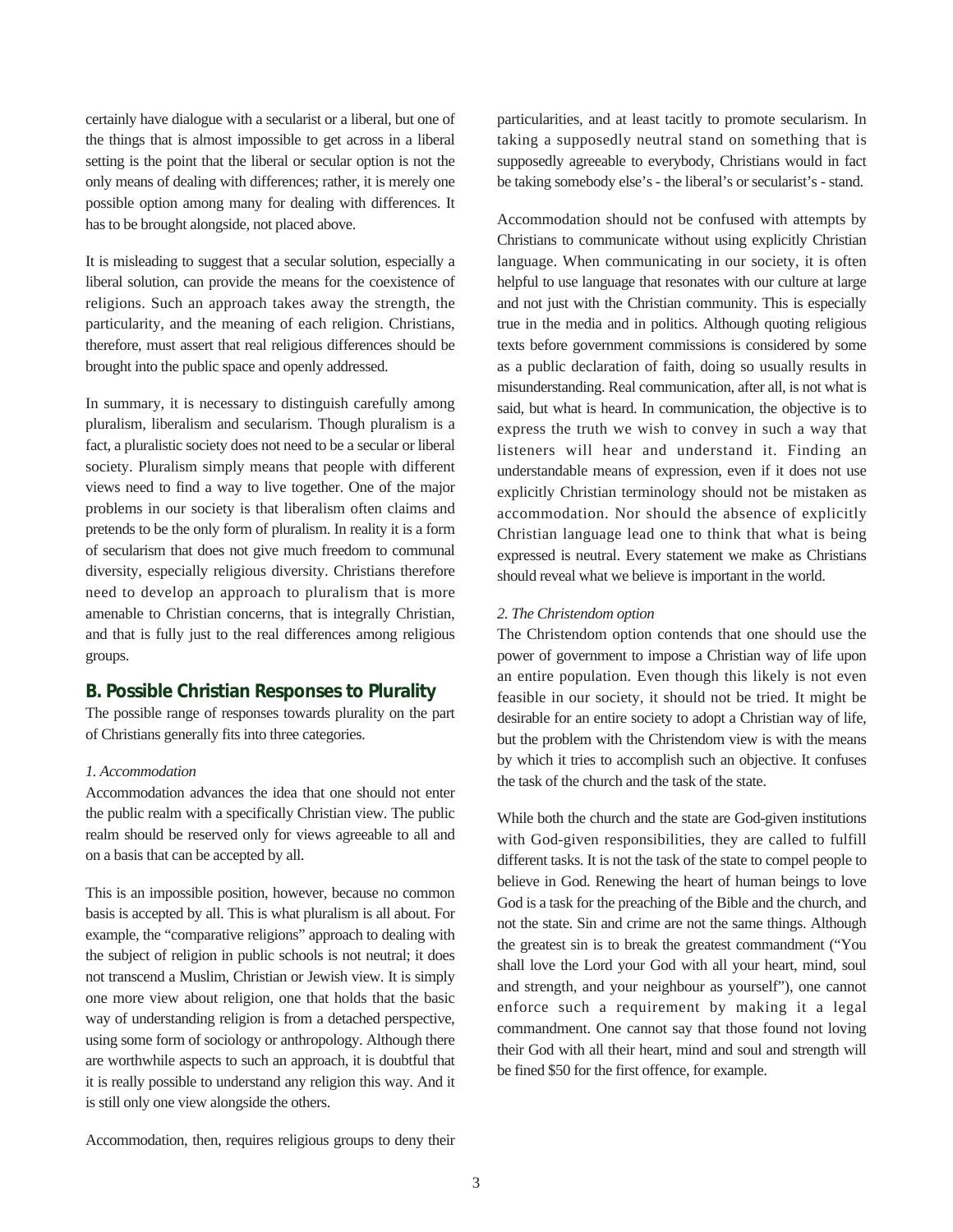### *3. Christian pluralism*

A third response to a pluralistic society is "Christian pluralism" - "pluralism" because it recognizes diversity within society, and "Christian" because our response to society needs to be Christian. There are many different ways of responding to plurality: a pluralist response which seeks to accommodate diversity should not be rejected per se. Rather, one must distinguish among different kinds of pluralism, supporting some and opposing others. Although liberalism is only one response to plurality, at present it does permit a significant degree of diversity and religious freedom in our society.

The various approaches to plurality depend on the nature of the diversity. In some situations, it may be possible for diverse approaches to an issue to be accommodated and so coexistence is appropriate. In other situations allowing a plurality of responses is not possible. In such cases we must advocate a single response. One must constantly be asking, Is this an area where one should try to coexist or is there room for only one response. Each of these strategies could be correct or incorrect, depending on the specific issue. If the question is whether or not there will be a good abortion law, in the end it is a win-lose question. There are many other social solutions that can and should be applied on the matter of abortion, but on the question of a law protecting life, allowing a diversity of responses cannot be condoned. In other areas, such as education or family law, various groups might be permitted to do things in different ways.

# **C. A Christian Pluralism**

Neither accommodation nor the Christendom approach provides an adequate Christian response to pluralism. The remainder of this essay outlines in some detail aspects of a specifically Christian response.

#### *1. Organizational structure*

There are at least four patterns of Christian action operating within Canada. Basic to evangelical Protestantism is a model in which individuals in different places in society work to transform society. Many mainline churches have used a model in which the denomination addresses society. The Anabaptist model emphasizes the church as an alternative community, not so much as a congregation, but as a whole way of life. The Reformed model emphasizes the action of Christian organizations.

Each of these strategies of working in the world today is important. If life within the church community does not provide a consistent witness, the credibility of other endeavours will rightly be suspect. Unless there are Christians who are involved in daily interaction with non-Christians, the

church will never understand much of what is happening in the world. Unless preachers within denominations understand the relation of the Bible to the outside world, there will be little direction for the laity of the church. Unless Christians work in an organized fashion through Christian organizations, they will have little impact. None of these dimensions can be dismissed or disregarded: all must be operating in healthy church life, and there must be an effort to make them mutually reinforcing. When lived in obedience, they can all be means of transforming the world.

#### *2. Manner of acting*

Apart from an organized pattern of action, there are many things to be done regarding our manner of living in the world. These can be divided into three general categories: persuasion, coexistence and winning.

First, persuasion should characterize our efforts in developing a Christian culture. Christians must resist the temptation to use the state to impose everything. Instead, Christians have to be salt and light within every dimension of society, and by so doing both spread the gospel and win people to Christ as well as make society and the world more humane. Attempts to transform our society in a Christian direction need to be done in a free and open way. Christians have a great deal to offer in helping a pluralistic society achieve at least minimal levels of respect, tolerance, honesty and integrity. Without these it is not possible for a pluralistic society to exist.

Speaking on the legalism and fixation of rights in North America at a commencement ceremony at Harvard in 1978, Aleksandr Solzhenitsyn said:

...western society has chosen for itself the organization best suited to its purposes, and one I might call legalistic. The limits of human rights and rightness are determined by a system of laws; such limits are very broad. People in the West have acquired considerable skill in using, interpreting, and manipulating law. Every conflict is solved according to the letter of the law, and this is considered to be the ultimate solution. If one is right from a legal point of view, nothing more is required. Nobody may mention that one could still not be entirely right, and urge self-restraint or renunciation of these rights, call for sacrifice and selfless risk: this would simply sound absurd. Voluntary self-restraint is almost unheard of; everybody strives towards further expansion to the extreme limits of the legal frame. I have spent all my life under a communist regime, and I will tell you that a society without any objective legal scale is a terrible one indeed. But a society with no other scale but the legal one is also less than worthy of man.

We need Christian influence to resist and reverse this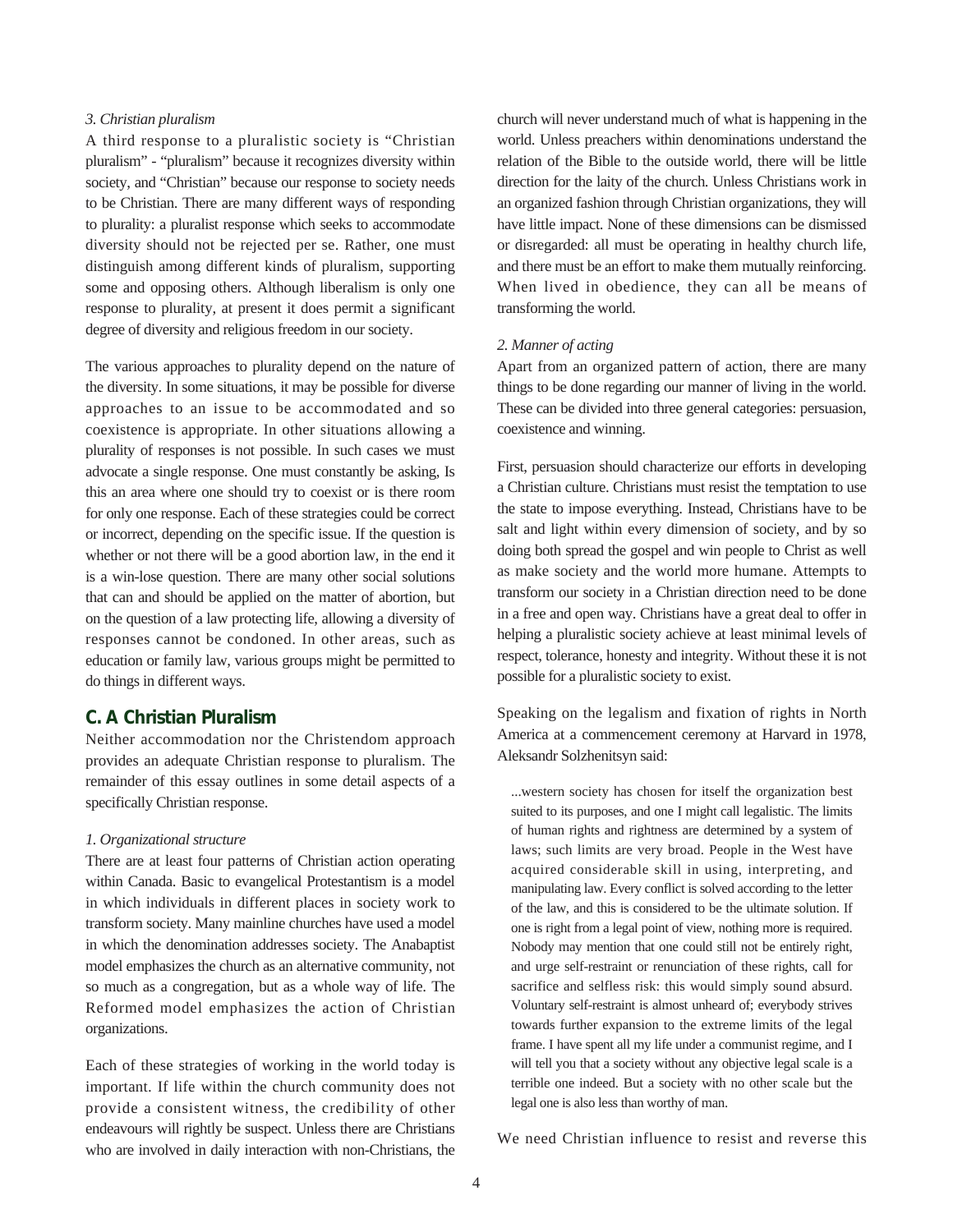commitment to legalism. Our understanding of law and responsibility is also crucial to current questions of Canadian unity and identity. A society that stresses little more than individual rights and freedoms cannot maintain a common and mutually supportive identity.

Three features - weightiness, hearing and openness - must characterize the Christian attempt to influence society. Nietzsche said, "At the end of times everything becomes light; everything becomes weightless." People in our society have a kind of weightlessness, a rootlessness with no sense of where to go. The creation of a universe in which people want absolute freedom to make choices, and which is totally indifferent to the choices that are made, is madness if there is no standard of judgment at all. In this situation it is important to be weighty. This does not mean being solemn, but being solid - that is, to provide a substantial point of reference for decisions.

Christians also need to listen and really hear what others have to say. If Christians do not do so, they cannot expect others to listen to them. More importantly, Christians need to hear others because of what they might learn. For example, the church learned a good lesson from the humanists (who are now frequently castigated by the church) about not oppressing people with whom it disagrees. The church needs to hear what non-Christians (including Muslims, secularists, liberals and others) are saying about society.

The good things that are heard when listening to others need to be affirmed. Richard Mouw, president of Fuller Theological Seminary and author of *Distorted Truth*, complains about the way students in philosophy courses are often told why certain philosophical ideas are wrong. But they are seldom told why people believe these things if they are entirely wrong. For example, if liberalism is so bad, why are people liberals? Are they more wicked than we are? Probably not. Are they more stupid than we are? Certainly not. Why? Because it is something that contains truth.

Liberalism attracts people because of the way it points towards the great truth and crucial importance of human freedom, of living in a way which is not controlled and determined, and people can make their own choices. As we deal with positions and ideas that we criticize and reject, we must always ask, "What is the truth being said here?" and then affirm that truth.

Christians also need to be open to change. Often fearful of change, Christians need to accept with confidence that the world, and history, and change are in God's hands. This requires a certain openness to new possibilities. Often we are

driven more by a desire to avoid sin than to do good. Instead of asking "How can we get through the day without sinning?" it is better to ask how we might best serve God. How do we do what is right? How do we learn? What possibilities will come? This kind of openness prepares us for change.

Compromise is also vitally important for shaping our culture. Compromise needs to be considered carefully because it is both fundamentally dangerous and fundamentally important. Despite categorical denunciations on the part of some, compromise is an inescapable part of the adjustment that is necessary for living together with other human beings. As Christians we cannot compromise on the authority of the Bible or on the fundamentals of the faith. Although one should not compromise on such beliefs, it is helpful to distinguish between principles and laws. Laws are an attempt to articulate as fully as possible a particular principle in a concrete historical circumstance. Many different elements, including pragmatic ones, properly go into the making of laws. Compromise is, therefore, an essential part of lawmaking. In order for Christians to reshape society wisely, it is necessary to learn about wise and foolish compromises.

Second, in addition to persuading others and trying to shape a Christian society, Christians need to coexist with others. For their own integrity, it is vital that Christians not look for advantage just for themselves when they press government for legal changes. It is important to respect that it is the task of the government to govern for everybody. A government is to be just to all citizens within its protection, no matter who they are. It is not forsaking a Christian responsibility when it seeks to protect the interests of someone who is secular or Muslim. Its responsibility is to do justice and to protect each person in society. When Christians go to government concerning matters where it is possible to have coexistence - i.e., where other people do things we don't like and we do things they don't like - it is better to try to establish rules to enable everyone to exist justly alongside one another than it is to seek only that which gives most benefit to Christians.

This is the truth in the Dutch Calvinist idea of "pillarization." For example, if it is not possible to have the coexistence of different views within one school, there need to be types. Instead of trying to control everybody by means of government, it is better to try to exist in communities and organizations alongside one another, and to open up society to coexistence. This is a biblical theme. In the parable of the wheat and the tares, Jesus said, "Let them grow up together." Uprooting them would destroy everything. God sends the rain on the just and on the unjust. God's grace is extended to every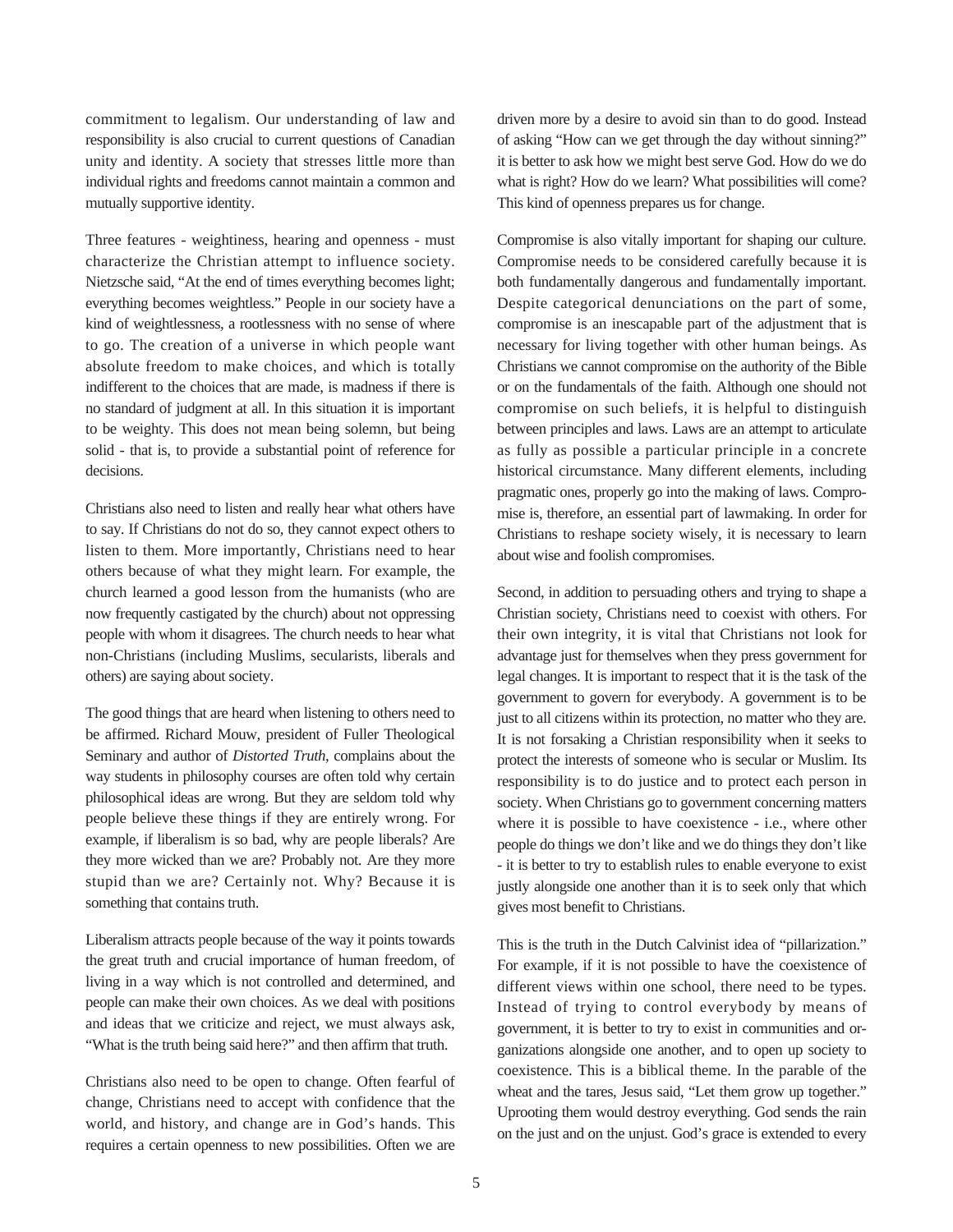person in the world. The stance taken by Christians towards government must take into account the responsibility of a government, as the political guardian of all, to everybody in its jurisdiction.

The third category of action in society concerns the necessity of trying to win struggles. Neither Christians nor anybody else can coexist in everything. Though it is certainly possible to have a Christian school and a Jewish school and other schools, it is not possible to have a Christian energy policy and a Jewish energy policy and another energy policy all at the same time. The same is true for tax systems, constitutions, international relations and transportation. The process by which policies in these areas are developed should allow for diverse ways of life, but in themselves such policies must display a unity. These are areas where it is not possible to have many different options at the same time. In issues where diversity is not possible, it is our Christian responsibility, politically, to seek to win that which is just for everybody and not only that which is good for us. Winning has integrity only if Christians show an equal level of concern for issues that involve sharing and coexisting, not winning or losing.

#### *3. Characteristics Needed*

In addition to providing definitions for the terms pluralism, liberalism and secularism, this paper has described three dimensions of Christian social action: to transform society by seeking to persuade people; to coexist in areas where possible; to seek to win in areas where coexistence is not possible. Success in each of these aspects demands a combined measure of wisdom, knowledge, freedom and joy. It is crucial to be knowledgable and wise in distinguishing among the various dimensions of action. It is necessary to have integrity in the areas we should transform, forbearance in the areas where we should coexist, courage in the areas we should win, and wisdom to know the difference. Wisdom is not obtained by reading books; it comes from actual life experience. Christian social action always involves elements of godly judgment that are the fruit of patient, divinely molded experience.

An excellent perspective concerning freedom was written by John Calvin, a person with a fearsome reputation and some gentle writings. Calvin asks why people obey God. It ought not to be out of fear or a desire to win approval, but rather out of gratitude. We offer freely to God because God offers freely to us:

See how all our works are under the curse of the law if they are measured by the standard of the law! But how, then, would unhappy souls gird themselves eagerly for a work for which they might expect to receive only a curse? But if, freed from this

severe requirement of the law, or rather from the entire rigour of the law, they hear themselves called with fatherly gentleness by God, they will cheerfully and with great eagerness answer, and follow his leading.

To sum up: Those bound by the yoke of the law are like servants assigned certain tasks for each day by their masters. These servants think they have accomplished nothing, and dare not appear before their masters unless they have fulfilled the exact measure of their tasks. But sons, who are more generously and candidly treated by their father, do not hesitate to offer them incomplete and half-done and even defective works, trusting that their obedience and readiness of mind will be accepted by their fathers, even though they have not quite achieved what their fathers intended. Such children ought we to be, firmly trusting that our services will be approved by our most merciful Father, however small, rude, and imperfect these may be. (*Institutes*, III, xix, 5)

Finally, it is important to remember that the work of Christians needs to be characterized by joyfulness. God calls us to be joyful. This may be difficult when facing the many tragedies experienced in the world each day. But joy can be our response even in this world if it is combined with work that saves people from death.

There are many sources of joy. As Christians, we are members of a community that is worldwide and full of shining witnesses and miraculous transformation. Even now, with events in eastern Europe, Asia, Africa and Latin America, the globe is being reshaped by Christian action. But the ultimate source of joy lies in Jesus Christ, our Lord and Saviour, who has promised us hope. Jesus says, "Be of good cheer. I have already overcome the world." The kingdom of this world has become the kingdom of our Lord, and of his Christ, and he will reign for ever and ever.

## **D. Conclusion**

Living in a society characterized by diverse languages, cultures and religions affords us unique opportunities to live out the gospel of Christ. Not all forms of diversity should be resisted; some are to be celebrated, some accommodated and others must be challenged so that justice and righteousness will prevail. Our duty is to engage our neighbours in dialogue and seek to persuade them of the wisdom and blessing of living a life of faithfulness to God.